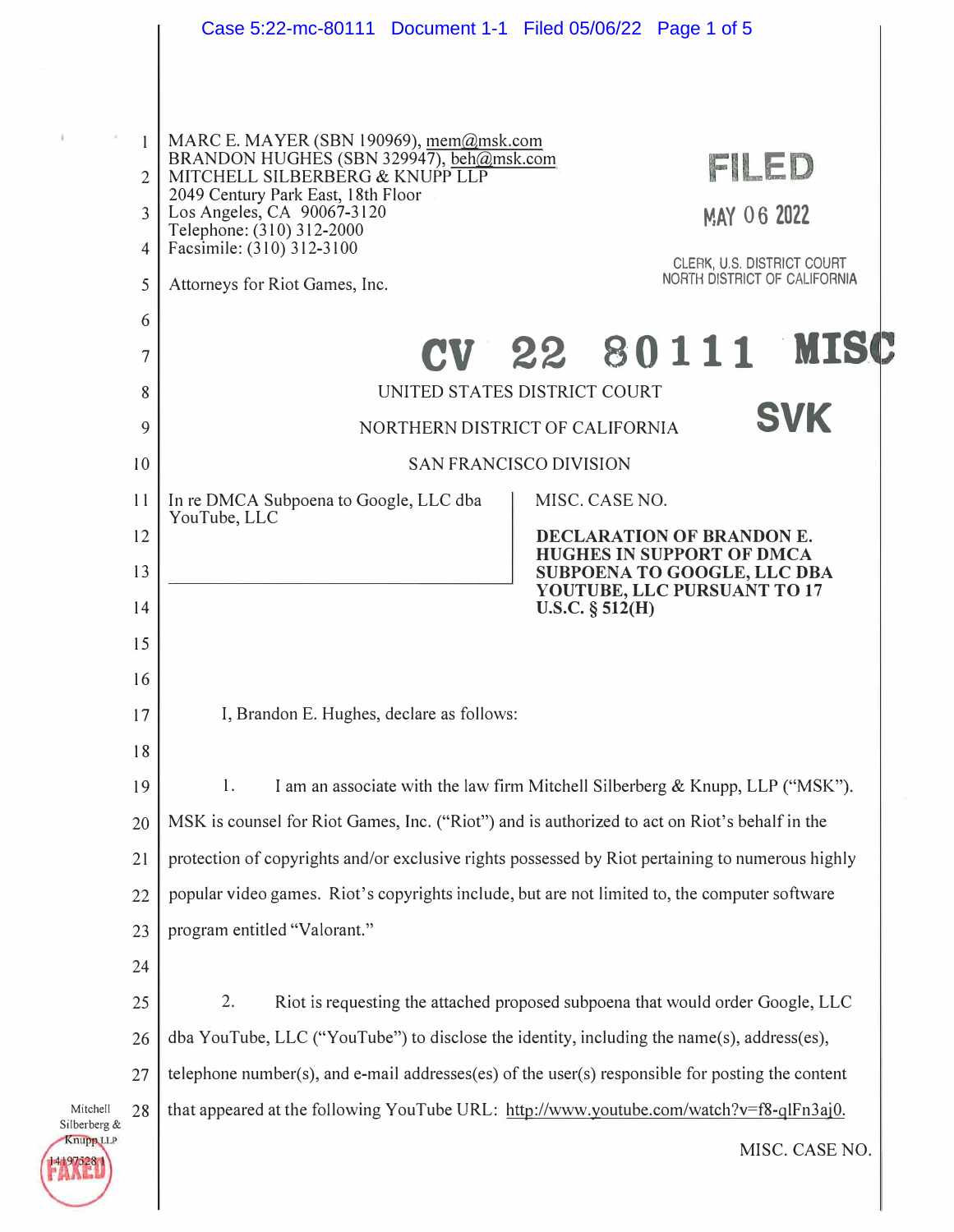| Case 5:22-mc-80111 Document 1-1 Filed 05/06/22 Page 2 of 5 |  |  |  |
|------------------------------------------------------------|--|--|--|
|------------------------------------------------------------|--|--|--|

|                                        | 1              | 3.<br>The purpose for which this subpoena is sought is to obtain the identity of the               |
|----------------------------------------|----------------|----------------------------------------------------------------------------------------------------|
|                                        | $\overline{2}$ | YouTube user(s) who posted content that appeared at the following YouTube URL:                     |
|                                        | 3              | http://www.youtube.com/watch?v=f8-qlFn3aj0. This user, in a post located at said URL,              |
|                                        | 4              | infringed Riot's copyright in "Valorant."                                                          |
|                                        | 5              |                                                                                                    |
|                                        | 6              | The information obtained will be used only for the purposes of protecting the rights<br>4.         |
|                                        | $\overline{7}$ | granted to Riot under the Copyright Act.                                                           |
|                                        | 8              |                                                                                                    |
|                                        | 9              | 5.<br>Under 17 U.S.C. $\S$ 512(c)(3)(A), Riot submitted a notification to YouTube                  |
|                                        | 10             | identifying the infringing content posted by the infringing user(s) and providing the information  |
|                                        | 11             | required by 17 U.S.C. $\S$ 512(c)(3)(A). A true and accurate copy of the submitted notification is |
|                                        | 12             | attached hereto as Exhibit 1.                                                                      |
|                                        | 13             |                                                                                                    |
|                                        | 14             | I declare under penalty of perjury under the laws of the United States of America that the         |
|                                        | 15             | foregoing is true and correct to the best of my knowledge, information and belief.                 |
|                                        | 16             |                                                                                                    |
|                                        | 17             | Executed in San Francisco, California on May 4, 2022.                                              |
|                                        | 18             |                                                                                                    |
|                                        | 19             | Brandon E. Hughes                                                                                  |
|                                        | 20             |                                                                                                    |
|                                        | 21             |                                                                                                    |
|                                        | 22             |                                                                                                    |
|                                        | 23             |                                                                                                    |
|                                        | 24             |                                                                                                    |
|                                        | 25             |                                                                                                    |
|                                        | 26<br>27       |                                                                                                    |
| Mitchell                               | 28             |                                                                                                    |
| Silberberg &<br>Knupp LLP<br>4197528.1 |                | MISC. CASE NO.<br>$\overline{2}$                                                                   |

14197528.1

ù.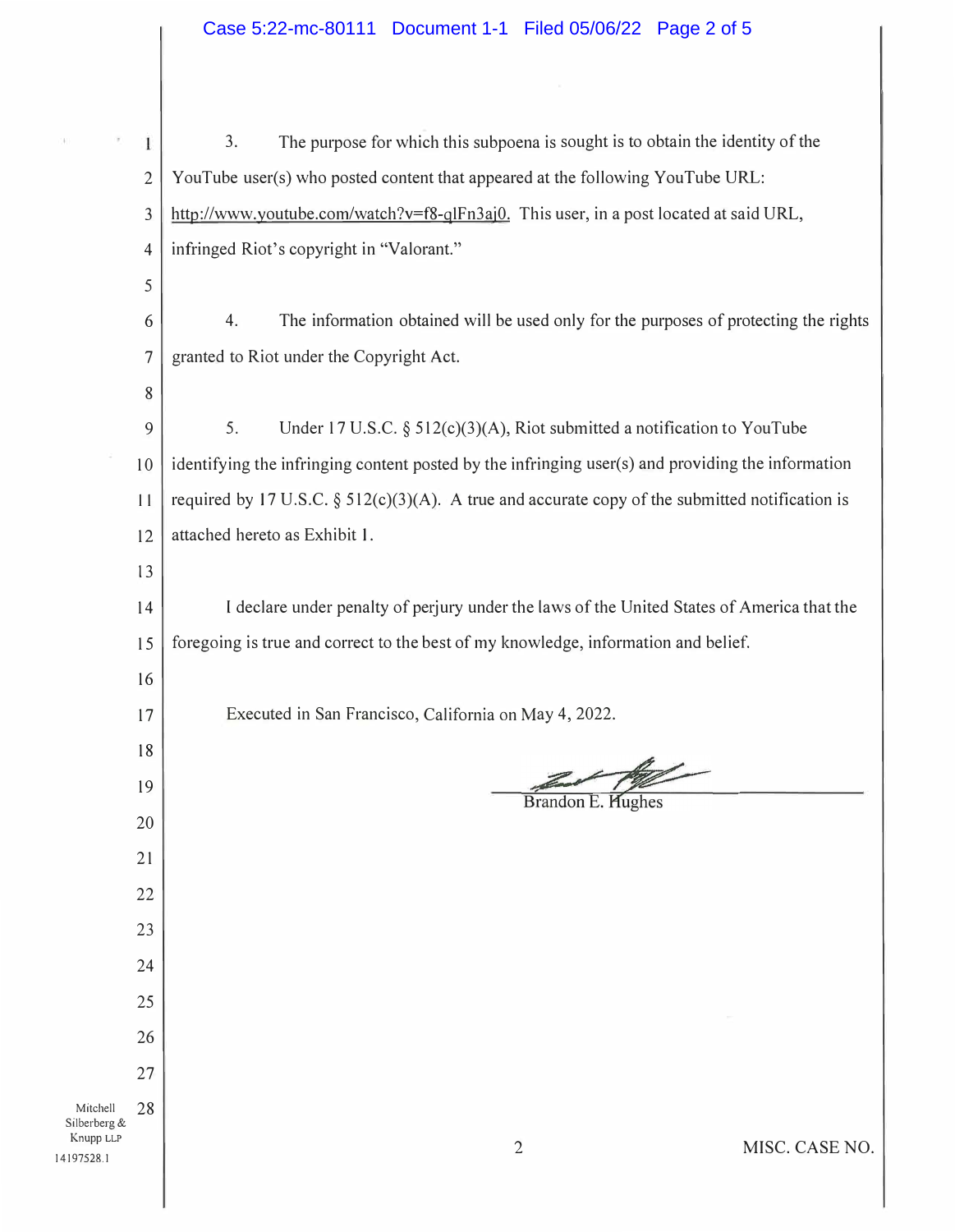Case 5:22-mc-80111 Document 1-1 Filed 05/06/22 Page 3 of 5

 $\sqrt{2}$ 

## EXHIBIT 1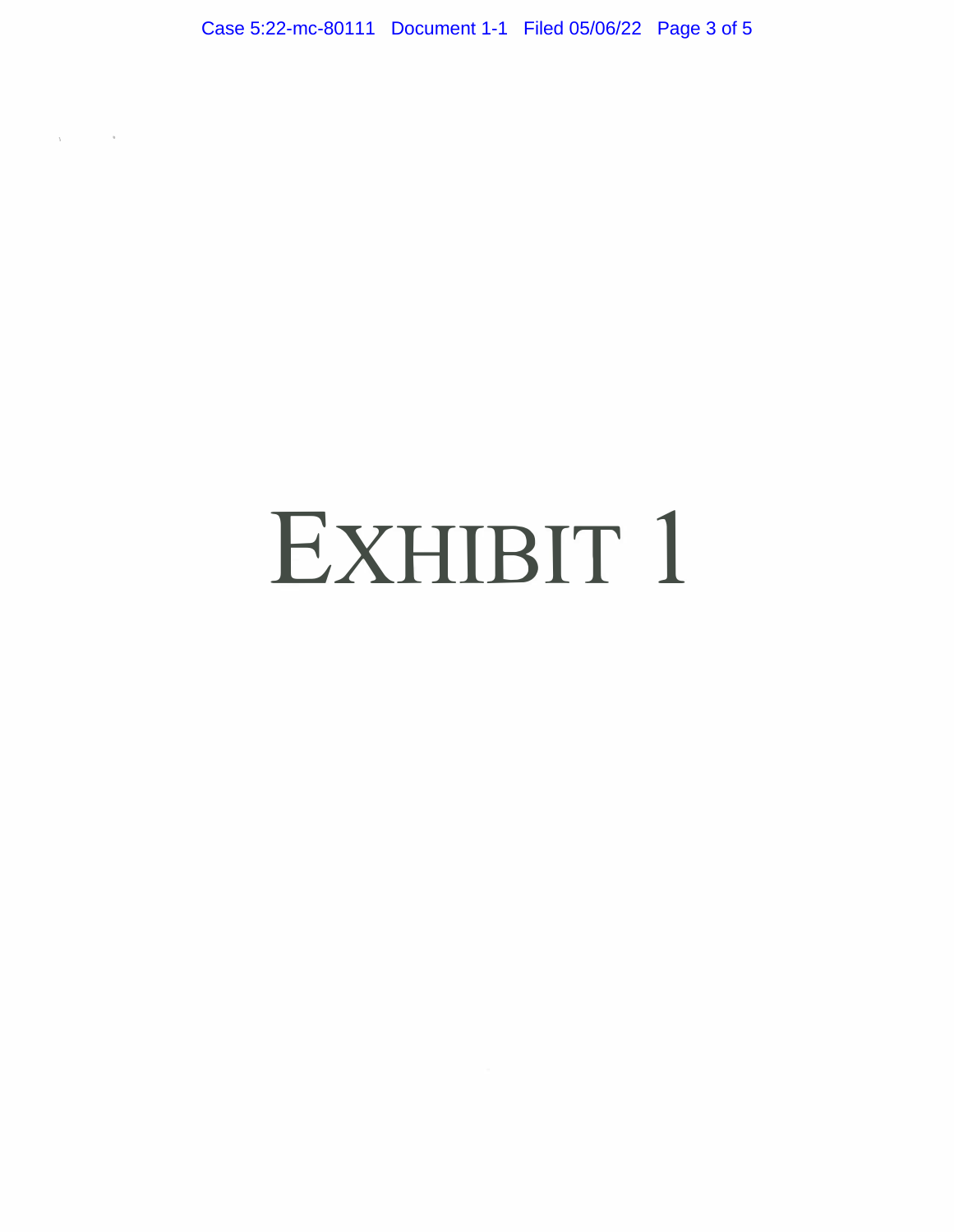From: **YouTube Copyright**  $\leq$ youtube-disputes+02bpot9wohg8d07@google.com> Date: Tue, Apr 26, 2022 at 2: 19 PM Subject: Y ouTube Copyright Complaint Submission To: <sampark@riotgames.com> Cc: <enforcement@riotgames.com>

**DVouTube** 

## **Copyright Infringement Notification Confirmation**

Thank you for submitting a copyright takedown request. Your request will be reviewed to make sure it's valid and includes all required elements.

In your request, you have asked that we remove the videos and prevent any copies from being uploaded in the future. We'll reply to this email when we've taken action on your request.

To check the status of your takedown request, go to the 'Removal requests' tab in YouTube Studio's Copyright page. From here, you can also turn off the "Prevent copies" feature. This is the feature that makes best efforts to prevent copies of the videos you asked us to remove from being reuploaded to YouTube.

Keep in mind that this feature should only be selected when you have exclusive worldwide rights to the content specified in your takedown request.

Here is the information you gave us:

Copyright Owner Name (Company Name if applicable): Riot Games, Inc. Your Full Legal Name (Aliases, usernames or initials not accepted): Sillro Park Your Title or Job Position (What is your authority to make this complaint?): IP Enforcement Paralegal Address: 12333 W. Olympic Blvd. Los Angeles, CA 90064 US Username: SP Email Address: sampark@riotgames.com Secondary Email Address: enforcement@riotgames.com Phone: (424) 231-1111

- URL of allegedly infringing video to be removed: http://www.youtube.com/watch?v=f8-q1Fn3aj0
- Describe the work allegedly infringed: My company, organization or client's software
	- o Title of software: Riot's "Valorant" https://playvalorant.com